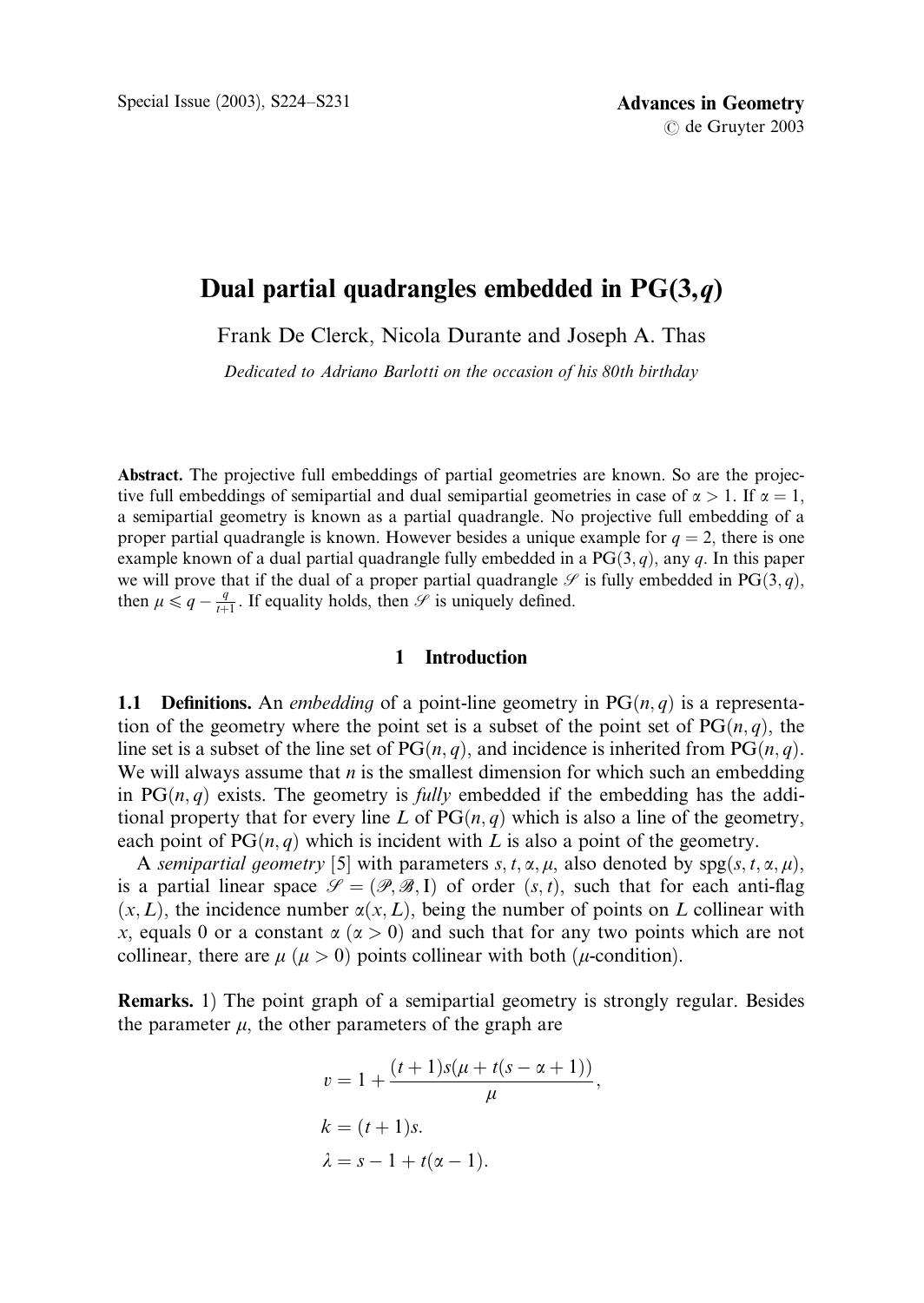2) A semipartial geometry with  $\alpha = 1$  is called a *partial quadrangle* and is denoted by  $PO(s, t, \mu)$ . It was introduced by Cameron [2] as a generalization of a generalized quadrangle. Semipartial geometries generalize at the same time the partial quadrangles and the partial geometries. See for instance [6] for more information on generalized quadrangles and [3, 4] for more information on partial and semipartial geometries.

For the rest of the paper we will be interested in the full embeddings in  $PG(3, q)$ of the duals of partial quadrangles. The reason for this is, that for any  $q$  there is one proper partial quadrangle known (i.e. not being a generalized quadrangle) whose dual is fully embedded in  $PG(3, q)$ . We will construct this example in the next subsection.

There are quite some conditions known on the parameters of a partial quadrangle and hence of the dual partial quadrangles. We restrict ourselves to these conditions that will be used later in this paper; see [4] for more information. We will use again the standard notations, i.e., a dual partial quadrangle with parameters  $s, t, \mu$  or of order  $(s, t)$  has  $s + 1$  points on a line, while a point is incident with  $t + 1$  lines; the parameter  $\mu$  is the number of lines intersecting any two skew lines.

**Theorem 1.** Let  $\mathcal{S} = (\mathcal{P}, \mathcal{B}, I)$  be a proper dual partial quadrangle with parameters  $s, t, \mu,$  then

- 1.  $|\mathscr{B}| = b = 1 + (s+1)t\left(1 + \frac{st}{\mu}\right)$  $\overline{C}$   $\overline{A}$ ;
- 2.  $s \geq t$ , hence  $|\mathscr{P}| = v = \frac{b(s+1)}{t+1} \geq b$ ;
- 3. either  $D = (t 1 \mu)^2 + 4((s + 1)t \mu)$  is a square, or  $s = t = \mu = 1$  and  $D = 5$ in which case  $\mathcal S$  is isomorphic to the pentagon;
- 4.  $\frac{2(s+1)t+(b-1)(t-1-\mu+\sqrt{D})}{2\sqrt{D}}$  $rac{(-1)(t-1-\mu+\sqrt{D})}{2\sqrt{D}}$  is an integer,
- 5. the Krein conditions on strongly regular graphs yield the following conditions, with  $k = (s + 1)t$ , r and l the eigenvalues of the graph:

$$
(r+1)(k + r + 2rl) \le (k + r)(l + 1)^2,
$$
  

$$
(l + 1)(k + l + 2rl) \le (k + l)(r + 1)^2.
$$

1.2 A model of a dual partial quadrangle embedded in a projective space. Let  $\mathcal H$  be a non-singular Hermitian variety in PG $(3, q)$ , q a square, and let L be any line on  $\mathcal{H}$ . The incidence structure  $\mathcal{S} = (\mathcal{P}, \mathcal{B}, I)$ , defined by taking as point set  $\mathcal{P}$  the point set of  $\mathcal{H}\backslash L$  and as line set  $\mathcal{B}$  the set of lines of  $\mathcal{H}$  minus all the lines concurrent with L, is the dual of a partial quadrangle  $PQ(\sqrt{q}-1, q, q-\sqrt{q})$  which is embedded in PG(3,q). We will denote it by  $H(3,q)^*$ . Actually, it is commonly known that this geometry is isomorphic to the dual of the partial quadrangle obtained from the generalized quadrangle  $Q^{-}(5, \sqrt{q})$  by deleting all lines incident with a given point and all points on these lines.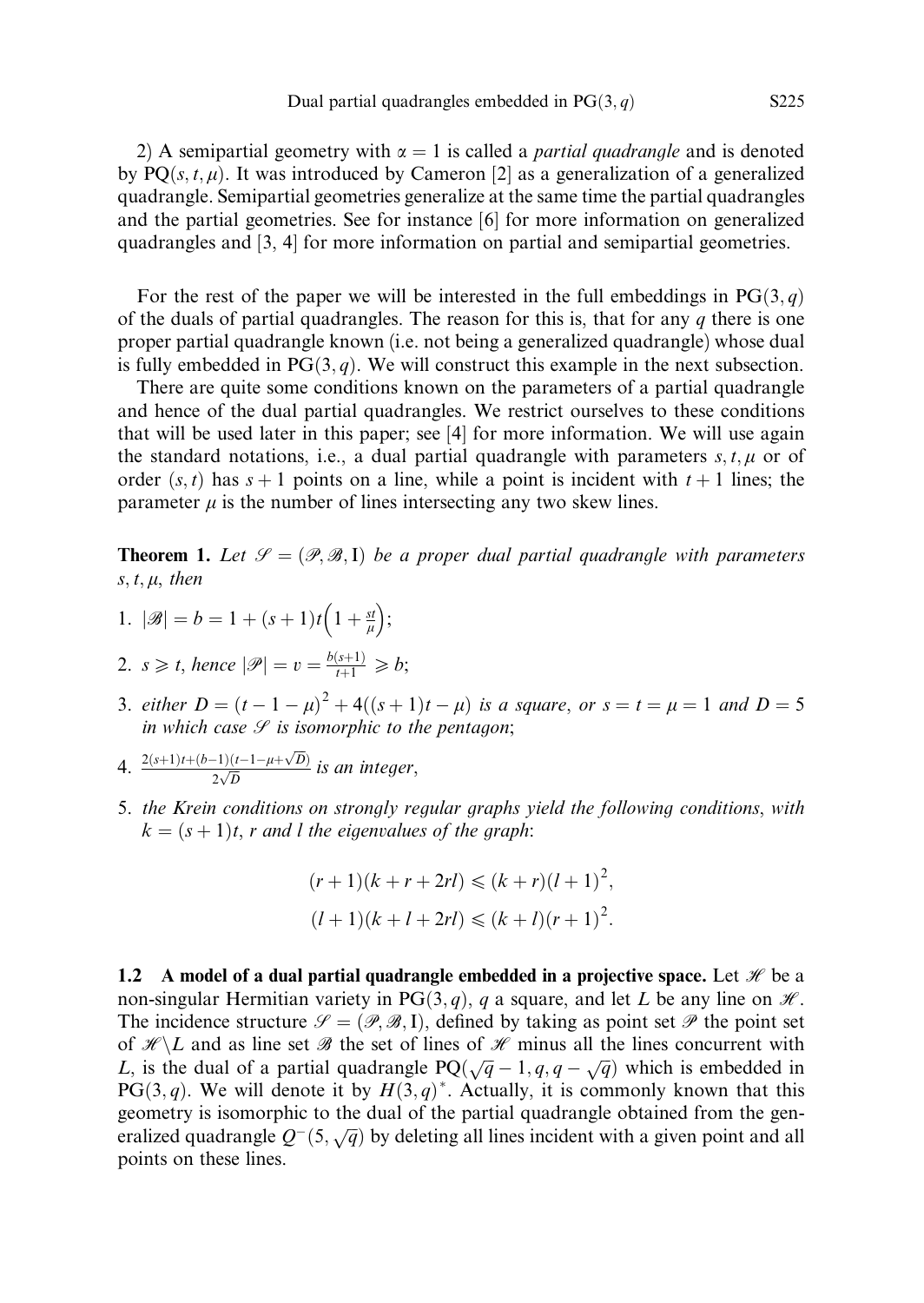#### 2 Some generalities on full embeddings of dual partial quadrangles in  $PG(3,q)$

**Lemma 1.** If  $\mathcal{S}$  is a dual partial quadrangle of order  $(q, t)$  fully embedded in PG $(3, q)$ , then the  $t + 1$  lines of  $\mathcal G$  through any point are coplanar.

*Proof.* Let L be a line of  $\mathcal{S}$ . Assume that the plane  $\pi_i$ ,  $i = 0, \ldots, q$ , through L contains  $\theta_i + 1$  lines of  $\mathcal{S}$ . Then  $\sum_{i=0}^{q} \theta_i = (q+1)t$ . However, for all  $i, \theta_i + 1 \le t + 1$ . Hence, for all i,  $\theta_i = t$  and all  $\theta_i + 1 = t + 1$  lines are concurrent in  $\pi_i$ .

Definitions. There are two types of planes.

Planes of type (a) contain  $t + 1$  lines of  $\mathscr S$  through one point, called the center, together with some isolated points, that is, points of  $\mathcal G$  in the plane but on no line of  $\mathscr S$  in the plane. If p is the center, we denote the plane by  $p^{\perp}$ .

Planes of type (b) contain no line of  $\mathcal{S}$  and some isolated points.

**Lemma 2.** The number of isolated points in a plane of type  $(a)$  is a constant, say n. The number of isolated points in a plane of type (b) is a constant, say m. Moreover  $m = qt + 1 + n.$ 

*Proof.* Let  $\pi$  be a plane of type (a) containing *n* isolated points. Then, counting the number b of lines of  $\mathcal S$  as lines intersecting  $\pi$ , it follows that  $b = n(t+1) +$  $(qt+1)(t+1)$ . Hence all planes of type (a) contain *n* isolated points. On the other hand, assume  $\pi'$  is a plane of type (b). Then counting the number of lines of  $\mathscr S$  as lines intersecting  $\pi'$  yields  $b = m(t + 1)$ . Hence all planes of type (b) contain m isolated points. Moreover from both values of b it follows that  $m = qt + 1 + n$ .

**Lemma 3.** Assume L is a line of PG(3, q) which is not a line of  $\mathcal{S}$ . If  $|L \cap \mathcal{P}| = k$ , then there are  $k$  planes of type  $(a)$  through  $L$ .

*Proof.* Assume there are  $l$  planes of type (a) through  $L$ . Then

$$
l(qt + q + 1 + n - k) + (q + 1 - l)(m - k) + k = v = \frac{b(q + 1)}{t + 1} = m(q + 1).
$$

From this it follows that  $k = l$ .

**Corollary.** Each tangent to  $\mathcal{S}$  is on exactly one plane of type (a).

**Lemma 4.** Assume  $\mathcal{S}$  is a dual partial quadrangle with parameters q, t,  $\mu$ , fully embedded in PG(3, q), then  $n \geq t(q + 1 - \mu)$ .

*Proof.* Let p be a point of  $\mathcal G$  and let L' be a line of  $\mathcal G$  meeting  $p^{\perp}$  in just one point collinear (in  $\mathscr{S}$ ) with p. There are  $(\mu - 1)t$  lines of  $\mathscr{S}$  meeting L' and meeting  $p^{\perp}$  in just one point collinear with p but distinct from  $L' \cap p^{\perp}$ . Hence there are  $qt - (\mu - 1)t$ lines of  $\mathscr S$  meeting L' and meeting  $p^{\perp}$  in an isolated point. Two such lines meet  $p^{\perp}$  in different isolated points. Hence  $n \ge qt - (\mu - 1)t$ .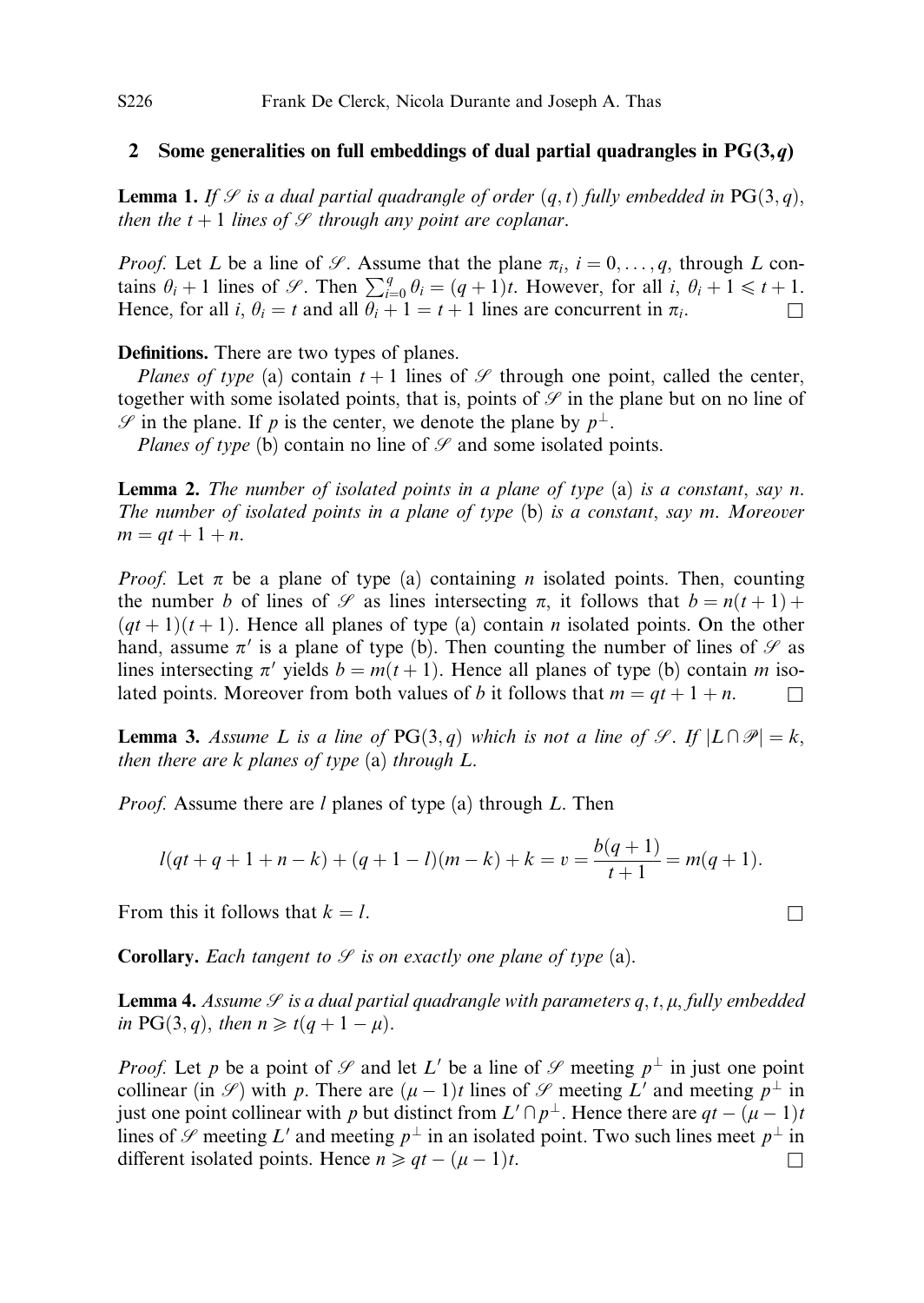**Lemma 5.** If  $\mathcal{S}$  is a proper dual partial quadrangle, fully embedded in PG(3,q), then  $\mu \leqslant q - \frac{q}{t+1}.$ 

*Proof.* From  $b = (n + qt + 1)(t + 1)$  it follows that  $n = \frac{b}{t+1} - qt - 1$ . Hence from the previous lemma we get  $n = \frac{b}{t+1} - qt - 1 \ge t(q+1-\mu)$ . Using  $b = 1+\mu$  $(q+1)t\left(1+\frac{qt}{\mu}\right)$ evious lemma<br> $\left(1+\frac{qt}{u}\right)$  we get

$$
\mu + (q+1)t(\mu + qt) - (\mu qt + \mu)(t+1) \geq t(q+1-\mu)(t+1)\mu;
$$

that is,

$$
(t+1)\mu^{2} - ((2q+1)t + (q+1))\mu + qt(q+1) \ge 0.
$$

Hence  $\mu \le \frac{qt}{t+1}$  or  $\mu = q + 1$ . We shall prove that this last case cannot occur. Let  $(p, L)$  be an antiflag of  $\mathcal G$  and let  $L'$  be a line of  $\mathcal G$  through p not meeting L. Since  $\mu = q + 1$ , there is a unique line of  $\mathscr S$  through p meeting L. It follows that  $\mathscr S$  is a generalized quadrangle, a contradiction. Hence  $\mu \le \frac{qt}{t+1}$ .

## 3 A characterization of  $H(3, q)^*$

In this section we assume that  $\mathcal{S}$  is a proper dual partial quadrangle of order  $(q, t)$ , fully embedded in PG(3, q) and such that  $\mu$  is maximal, i.e.,  $\mu = q - \frac{q}{t+1} = \frac{qt}{t+1}$ ; hence  $t + 1$  divides q.

Note by the way that indeed D is a square, as  $\sqrt{D} = t + 1 + \frac{qt}{t+1} = t + 1 + \mu$ . In this case,  $m = (q + 1)t + 1 + \mu$ ,  $n = m - (qt + 1) = \mu + t$ ,  $b = (q + 1)t(t + 2) +$ 1 and  $v = \frac{b(q+1)}{t+1}$ .

**Lemma 6.** If  $\mathcal{S}$  is a proper dual partial quadrangle of order  $(q, t)$  and  $\mu = \frac{qt}{t+1}$  which is fully embedded in PG(3, q), then for any two non-collinear points p and p' of  $\mathcal G$  the number  $\mu(p, p')$  of points of  $\mathscr S$  collinear with both p and  $p'$ , is either 0, t, or  $t + 1$ . Moreover  $\mu(p, p') = 0$  if and only if p' is an isolated point contained in the plane  $p^{\perp}$  of type (a) with center p, or equivalently, p is an isolated point contained in the plane  $p'^{\perp}$ .

*Proof.* Assume p' is an isolated point in  $p^{\perp}$ . Then clearly  $\mu(p, p') = 0$ . Assume that p' is a point of  $\mathscr S$  not collinear in  $\mathscr S$  with the point p of  $\mathscr S$  and not contained in  $p^{\perp}$ . There can be at most  $t + 1$  points of  $\mathcal{S}$  collinear in  $\mathcal{S}$  with both p and p', and they will all be contained in the projective line  $p^{\perp} \cap p'^{\perp}$ . Assume  $\mu(p, p') \neq t+1$ . Then there is at least one point  $p''$  of  $\mathcal G$  collinear in  $\mathcal G$  with  $p'$  but isolated in  $p^{\perp}$ . We denote the line  $\langle p', p'' \rangle$  by N. We count the lines of  $\mathscr S$  intersecting N and any of the  $t + 1$  lines of  $\mathscr S$  through p in two ways. As  $\mathscr S$  is a dual partial quadrangle, there are  $(t+1)\mu = qt$  such lines. On the other hand, there are at most  $(|N|-1)t = qt$  such lines, hence there are exactly qt lines of  $\mathscr S$  intersecting N and a line of  $\mathscr S$  through p, hence  $\mu(p, p') = t$ . Note that this implies that there is exactly one line M of  $\mathcal S$ through p, which has no point that is collinear with p', i.e., M intersects  $p'^{\perp}$  in an isolated point of  $p'^{\perp}$ .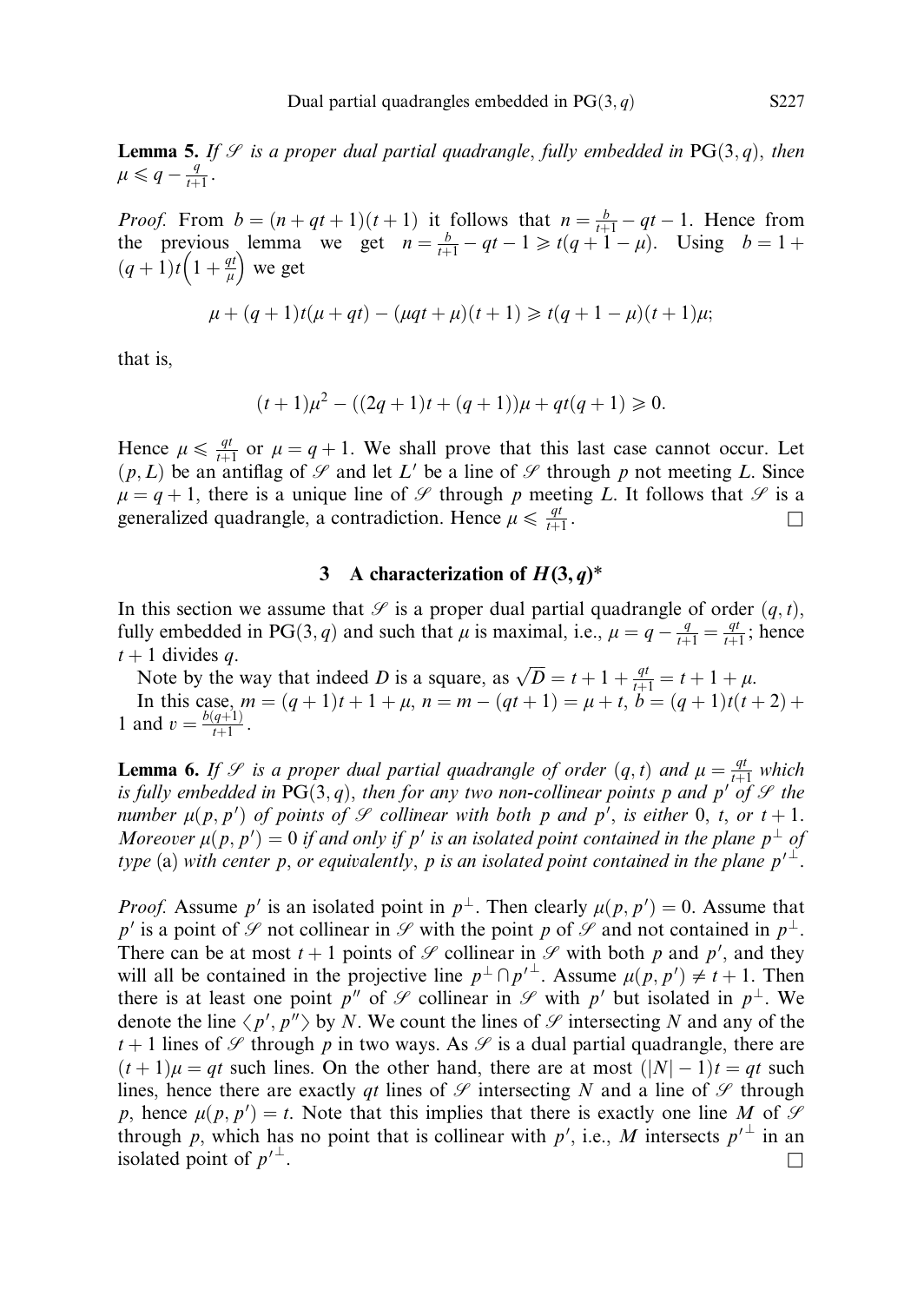**Lemma 7.** Assume that p, p' and p'' are three mutually non-collinear points of  $\mathcal{S}$  such that  $\mu(p, p') = \mu(p, p'') = 0$ , then  $\mu(p', p'') = 0$  and p, p' and p'' are on one line of  $PG(3, q)$ , namely the line  $p^{\perp} \cap p'^{\perp} = p^{\perp} \cap p''^{\perp}$ .

*Proof.* From the assumptions and from Lemma 6 follows that  $p'$  and  $p''$  are isolated points in  $p^{\perp}$ , and that  $p$  is isolated in  $p'^{\perp}$  as well as in  $p''^{\perp}$ . Assume  $\mu(p', p'') \neq 0$ , hence there exists a point r of  $\mathcal G$  not contained in  $p^{\perp}$  and collinear in  $\mathcal G$  with  $p'$ and p<sup>n</sup>. However, this implies that  $\mu(p,r) \leq t - 1$ , and so from Lemma 6 follows that  $\mu(p,r) = 0$ , which contradicts the fact that r is not contained in  $p^{\perp}$ . Hence  $\mu(p', p'') = 0$  which implies that p' is contained in  $p''^{\perp}$  and p'' is contained in  $p'^{\perp}$ . So the three points p, p' and p'' are on one line of PG $(3, q)$ , namely the line  $p^{\perp} \cap p'^{\perp} = p^{\perp} \cap p''^{\perp}.$ 

**Remark.** From Lemma 7 follows that for p and p' points of  $\mathcal{S}$  the relation  $p \equiv p'$ if and only if either  $p = p'$  or p not collinear (in  $\mathcal{S}$ ) with p' but  $\mu(p, p') = 0$ , is an equivalence relation on the points of  $\mathcal{S}$ . Moreover, as the isolated points in a plane  $p^{\perp}$  are *n* points on a projective line of  $p^{\perp}$  containing p, it follows that  $n \leq q$ . From the proof of Lemma 7 also follows that any point r of  $\mathcal{S}$  which is not a point of  $p^{\perp}$ , is collinear in  $\mathscr S$  with at most one isolated point of  $\mathscr S$  in  $p^{\perp}$ .

3.1 The case  $n = q$ . As  $\mu = \frac{qt}{t+1}$ , and as  $n = \mu + t = q$ , it follows that  $q = t(t+1)$ . Hence  $q = 2$  and  $t = 1$ . So  $v = 15$ ,  $k = 10$ ,  $\mu = 1$ .

Note that  $W(2)$  minus a spread is an example of an embedded dual partial quadrangle with  $q = 2$ ,  $t = 1$  satisfying  $\mu = \frac{qt}{t+1}$  and  $n = q$ . It is quite easy to see that this is the only embedded dual partial quadrangle with these parameters.

3.2 The case  $n < q - 1$ . The condition  $n \leq q - 1$  is equivalent to  $t + 1 \leq \sqrt{q}$ . Assume  $n < q - 1$ , and so  $t + 1 < \sqrt{q}$ . Since  $q = p^h$  and  $t + 1 | q$  we can write  $t + 1 = p^l$ . Moreover  $l < h/2$ .

We now check the divisibility conditions. Note that

$$
\sqrt{D} = t + 1 + \mu = t + 1 + q - \frac{q}{t+1} = p^{l} + p^{h} - p^{h-l}.
$$

Hence  $\sqrt{D} = p^l + p^h - p^{h-l}$  divides  $(q + 1)t + \frac{(b-1)(t-1-\mu+\sqrt{D})}{2}$  $\frac{1-\mu+\sqrt{D}}{2}$ . Now one easily checks the following equalities.

$$
b-1 = (q+1)t\left(1+\frac{qt}{\mu}\right) = (p^h+1)(p^l-1)(1+p^l),
$$

and

$$
\frac{t-1-\mu+\sqrt{D}}{2}=p^l-1.
$$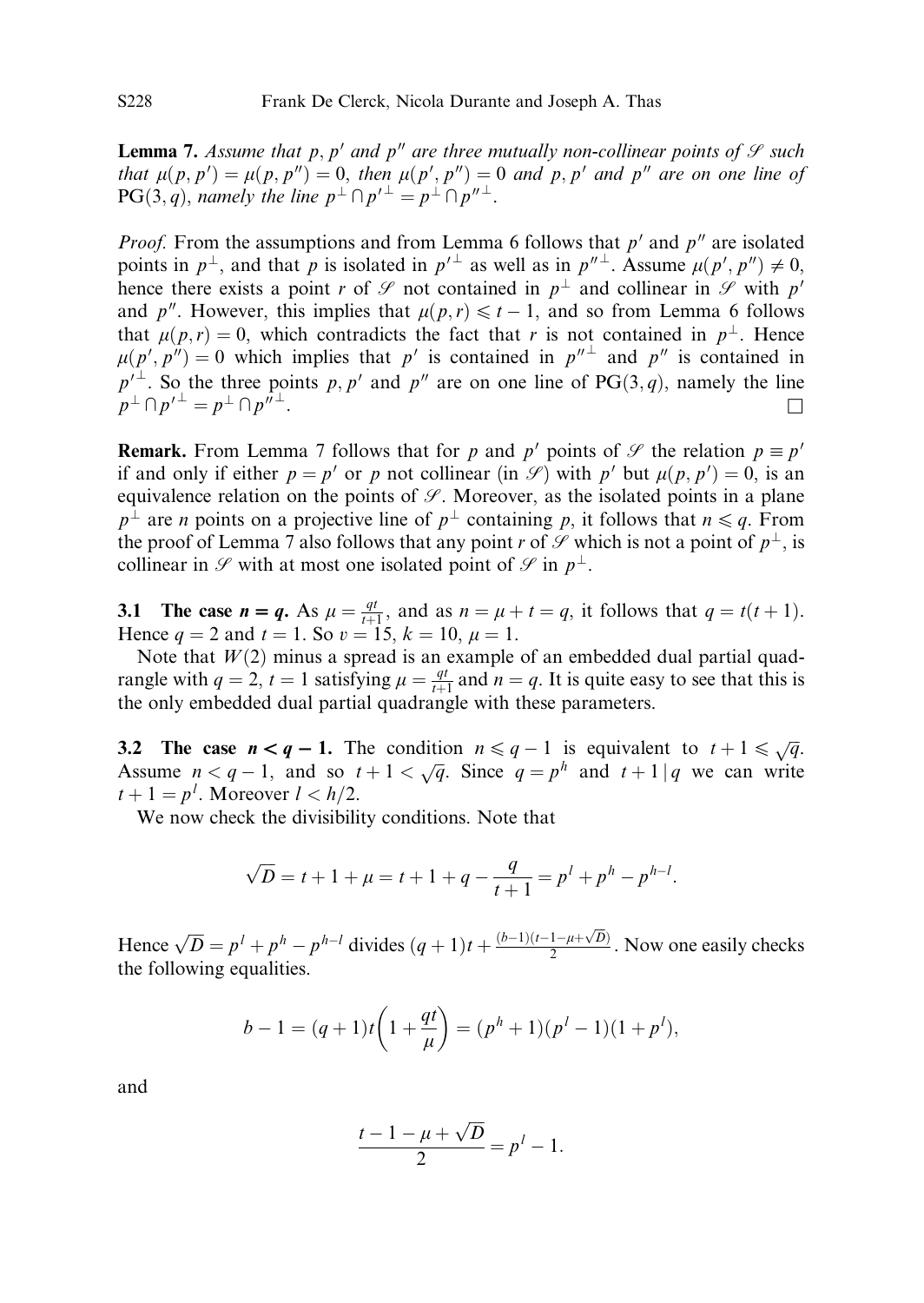As  $(q + 1)t = (p^h + 1)(p^l - 1)$  one gets the following divisibility condition:

$$
p^{l}+p^{h}-p^{h-l}\left\lfloor (p^{h}+1)(p^{l}-1)+(p^{h}+1)(p^{2l}-1)(p^{l}-1),\right\rfloor
$$

that is

$$
p^{l}+p^{h}-p^{h-l}\mid (p^{h}+1)(p^{l}-1)p^{2l},
$$

hence

$$
p^{l} + p^{h} - p^{h-l} | p^{3l} (p^{l} + p^{h} - p^{h-l}) - p^{l} (p^{3l} - p^{2l} + p^{l}),
$$

so

$$
p^{l} + p^{h} - p^{h-l} | p^{l} (p^{3l} - p^{2l} + p^{l}).
$$

Put  $h = 2l + k$  with  $k > 0$ , then

$$
p^{l}(p^{l+k}-p^{k}+1)\,|\,p^{2l}(p^{2l}-p^{l}+1).
$$

As  $k > 0$ , gcd $(p^{l+k} - p^k + 1, p^l) = 1$  and so

$$
p^{l+k} - p^k + 1 | p^{2l} - p^l + 1.
$$

Consequently  $0 < k \leq l$ . Suppose  $k \neq l$ . As

$$
p^{2l} - p^l + 1 = (p^{l+k} - p^k + 1)p^{l-k} - p^{l-k} + 1,
$$

this implies that

$$
p^{l+k} - p^k + 1 | p^{l-k} - 1,
$$

so

$$
p^{l+k} - p^k + 1 \leq p^{l-k} - 1,
$$

which is a contradiction. It follows that  $k = l$ , hence  $h = 3l$  so  $(t + 1)^3 = q$ .

Assume that  $q = (t+1)^3$ ; then  $n = \mu + t = q - \frac{q}{t+1} + t = t(t^2 + 2t + 2)$ ,  $\mu =$  $(t+1)^2t$ . The line graph of  $\mathscr S$  is a strongly regular graph with  $b = (t+1)$ .  $(n+qt+1) = (t+1)(t^4+4t^3+5t^2+3t+1)$  vertices, and parameters  $k =$  $(q+1)t = (t^3 + 3t^2 + 3t + 2)t$ ,  $\lambda = t - 1$  and  $\mu = (t+1)^2t$ .

One easily checks that by the Krein conditions (in this case  $r = t$  and  $l =$  $-t(t+1)^2 - 1$ ) such a graph cannot exist.

**3.3** The proof of the main result. From now on we may assume that  $n = q - 1$ , and that  $\mathscr S$  is a dual partial quadrangle fully embedded in PG $(3, q)$  with  $t + 1 = \sqrt{q}$  lines through a point and moreover  $\mu = \sqrt{q}(\sqrt{q} - 1)$ . It has  $q^2$  lines,  $q\sqrt{q}(q + 1)$  points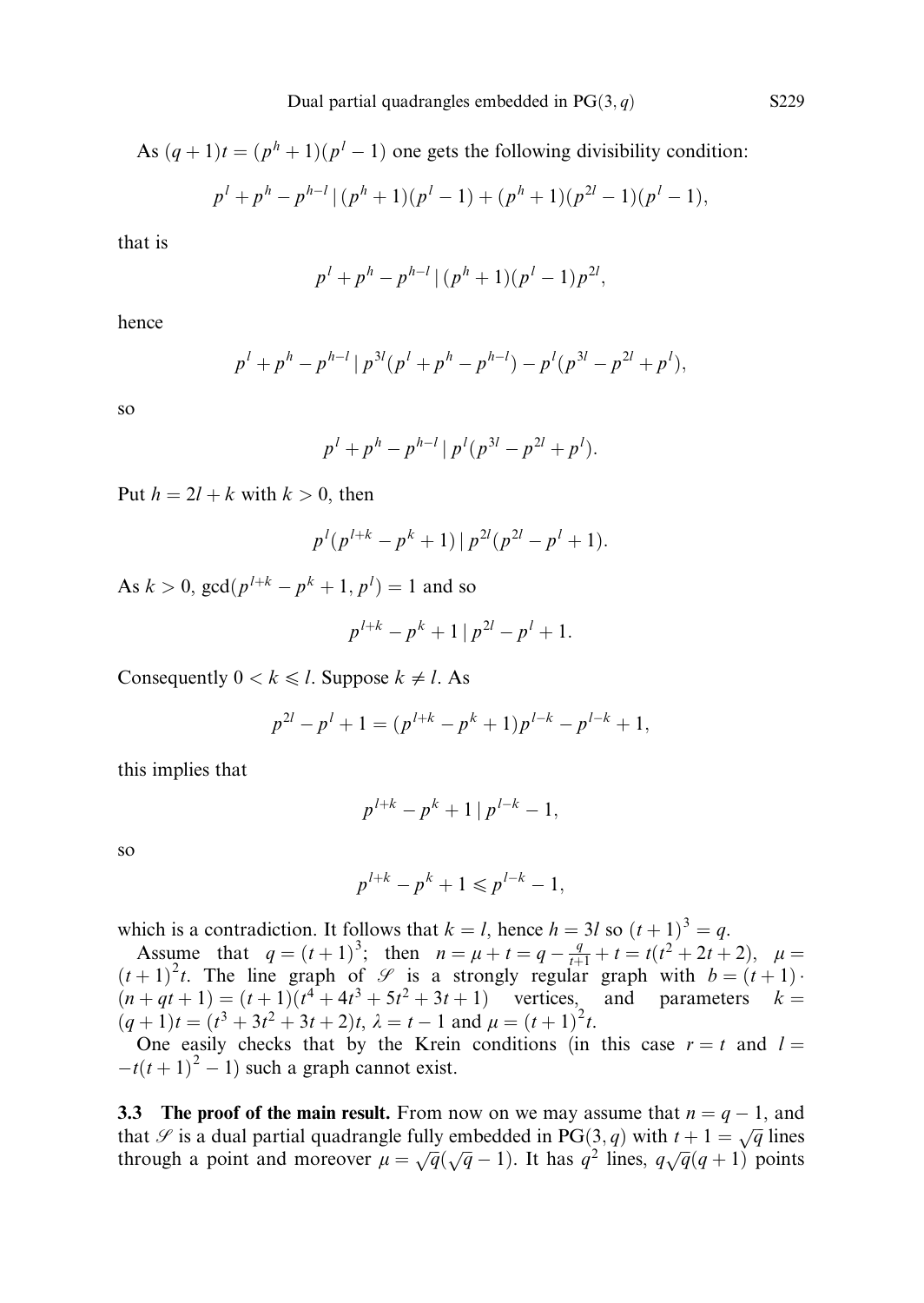and as many planes of type (a). The  $\sqrt{q}$  lines of  $\mathscr S$  through a point p are the lines in the unique plane  $p^{\perp}$  of type (a), which contains  $q-1$  isolated points on a line of PG $(3, q)$  not in  $\mathcal{S}$ . We will call the set consisting of a point p of  $\mathcal{S}$  and the  $q - 1$ isolated points in the plane  $p^{\perp}$  of type (a), a set of type 1 and will denote it by  $L_p$ . By Lemma 3 there are  $\sqrt{q}(q+1)$  sets of type 1, and each such set  $L_p$  is in one plane behind 3 literate  $\sqrt{q}(\overline{q} + 1)$  sets of type 1, and each such set  $D_p$  is in one plane of type (b) which contains  $m = q\sqrt{q}$  isolated points. Every plane of type (b) that contains at least one set of type 1 will be called a plane of type  $(b_1)$ . Note that in the model there are indeed two types of planes of type (b). On the one hand there are the  $q + 1$  planes through L (see Subsection 1.2 for the notations), and these are the planes of type (b<sub>1</sub>); the  $\sqrt{q}$  lines of *H* different from *L* that were omitted in such a plane, yield the sets of type 1 in that plane. The other planes of type (b) are the  $q(q - \sqrt{q})(q + 1)$  planes intersecting the Hermitian variety  $\mathcal{H}$  in a Hermitian curve, and hence do not contain a set of type 1.

Let  $\pi$  be a plane of type (b<sub>1</sub>). We will prove that the  $q\sqrt{q}$  points of  $\mathscr S$  in  $\pi$  can be partitioned in  $\sqrt{q}$  sets of type 1. Let  $L_p$  be a set of type 1 in  $\pi$  and let r be a point of S in  $\pi$  not contained in  $L_p$ . We show that the line  $\langle p, r \rangle$  of PG $(3, q)$  intersects the set of points of  $\mathcal{S}$  in  $\pi$  in  $\sqrt{q}$  points. Indeed, if M is any line of  $\mathcal{S}$  through p, then the plane  $\langle M,r \rangle$  is a plane of type (a) with center say p'. If  $p' = p$ , then  $\langle M,r \rangle$  would contain  $L_p$ , clearly a contradiction. So  $p' \neq p$ . The  $\sqrt{q}$  lines of  $\mathscr S$  through p' in  $p'^{\perp}$  define  $\sqrt{q}$  $\mathcal{L}_p$ , eventy a contradiction: so  $p \neq p$ . The  $\sqrt{q}$  lines of S alrocal  $p$  in  $p$  define  $\sqrt{q}$  points of S on the line  $\langle p, r \rangle$ . Consider the plane  $p''^{\perp}$  with  $p'' \in L_p \setminus \{p\}$ . The  $\sqrt{q}$ lines of S of the line  $\langle p, r \rangle$ . Consider the plane p with  $p \in \mathbb{Z}_p \setminus \{p\}$ . It is  $\sqrt{q}$  lines of S through p'' intersect  $p'^{\perp}$  in  $\sqrt{q}$  points, one of which is necessarily on  $L_{p'}$ . It follows that any point of  $L_{p'}$  (resp.  $L_p$ ) is collinear (in  $\mathscr{S}$ ) with exactly one point of  $L_p$ (resp.  $L_p$ ). It follows that  $L_p \cap \pi = \emptyset$ . Hence  $\langle p, r \rangle$  contains exactly  $\sqrt{q}$  points of S. From this follows that the q lines of PG $(3, q)$  in  $\pi$  and through r intersecting  $L_p$ , b is 1 follows that the q lines of  $1 \text{ G}(3, q)$  in *n* and through *r* intersecting  $L_p$ , all intersect the set of points of  $\mathcal{S}$  in  $\sqrt{q}$  points, and hence the line *R* of PG $(3, q)$  in  $\pi$ and not intersecting  $L_p$  defines a set  $L_r$  of type 1 (as  $|r^{\perp} \cap \pi| \neq \sqrt{q}$  we have that  $r^{\perp} \cap \pi = R$ ). Hence the  $q\sqrt{q}$  points of a plane of type  $\lceil \frac{n}{q} \rceil$  can be partitioned in  $\sqrt{q}$ mutually disjoint sets of type 1; moreover these  $\sqrt{q}$  sets define  $\sqrt{q}$  lines of PG $(3,q)$ in  $\pi$  through a point of PG $(3, q)$  not in  $\mathscr{S}$ , which we will call a point of type I. From the above arguments follows that there are  $q + 1$  planes of type (b<sub>1</sub>). Two distinct planes of type (b<sub>1</sub>) do not have a point of  $\mathcal{S}$  in common. Hence if  $\pi_1$  and  $\pi_2$  are distinct planes of type (b<sub>1</sub>) and  $x_i$  is the point of type I in  $\pi_i$ ,  $i = 1, 2$ , then  $x_i \in \pi_i$  with  $i, j \in \{1, 2\}$ . Remark also that  $x_1 \neq x_2$  as otherwise there would arise sets of type 1 which are contained in more than one plane of type  $(b_1)$ . Now there easily follows that the  $q + 1$  points of type I are on a common line  $[\infty]$  of PG $(3, q)$  (not in  $\mathscr{S}$ ).

We define now the following incidence structure  $\mathcal{S}^* = (\mathcal{P}^*, \mathcal{B}^*, \mathbf{I}^*).$ 

The set  $\mathscr{P}^*$  is the set  $\mathscr{P}$  union the set of  $q+1$  points of type I. The set  $\mathscr{B}^*$  is the set  $\mathscr{B} \cup \{\overline{L}_p | p \in \mathscr{P}\} \cup \{[\infty]\}\$  with  $\overline{L}_p = L_p \cup \{x_p\}$ , and  $x_p$  the point of type I defined by  $L_p$ . The incidence I<sup>\*</sup> is the incidence of PG(3, q). One easily checks that  $\mathcal{S}^*$  is a  $\mathcal{L}_p$ . The mendelled T is the mendelled of  $\Gamma$   $\mathcal{O}(3, q)$ , it is generalized quadrangle of order  $(q, \sqrt{q})$  and as it is fully embedded in PG $(3, q)$ , it is the generalized quadrangle  $H(3, q)$  [1]. Hence we have proved the following theorem.

**Theorem 2.** If  $\mathcal{S}$  is a dual partial quadrangle of order  $(q, t)$ , fully embedded in PG(3, q), then  $\mu \le \frac{qt^*}{t+1}$ . If equality holds, then either  $q = 2$  and  $\mathscr{S}$  is  $W(2)$  minus a spread, or q is a square and  $\mathscr{S} = H(3,q)^*$ .